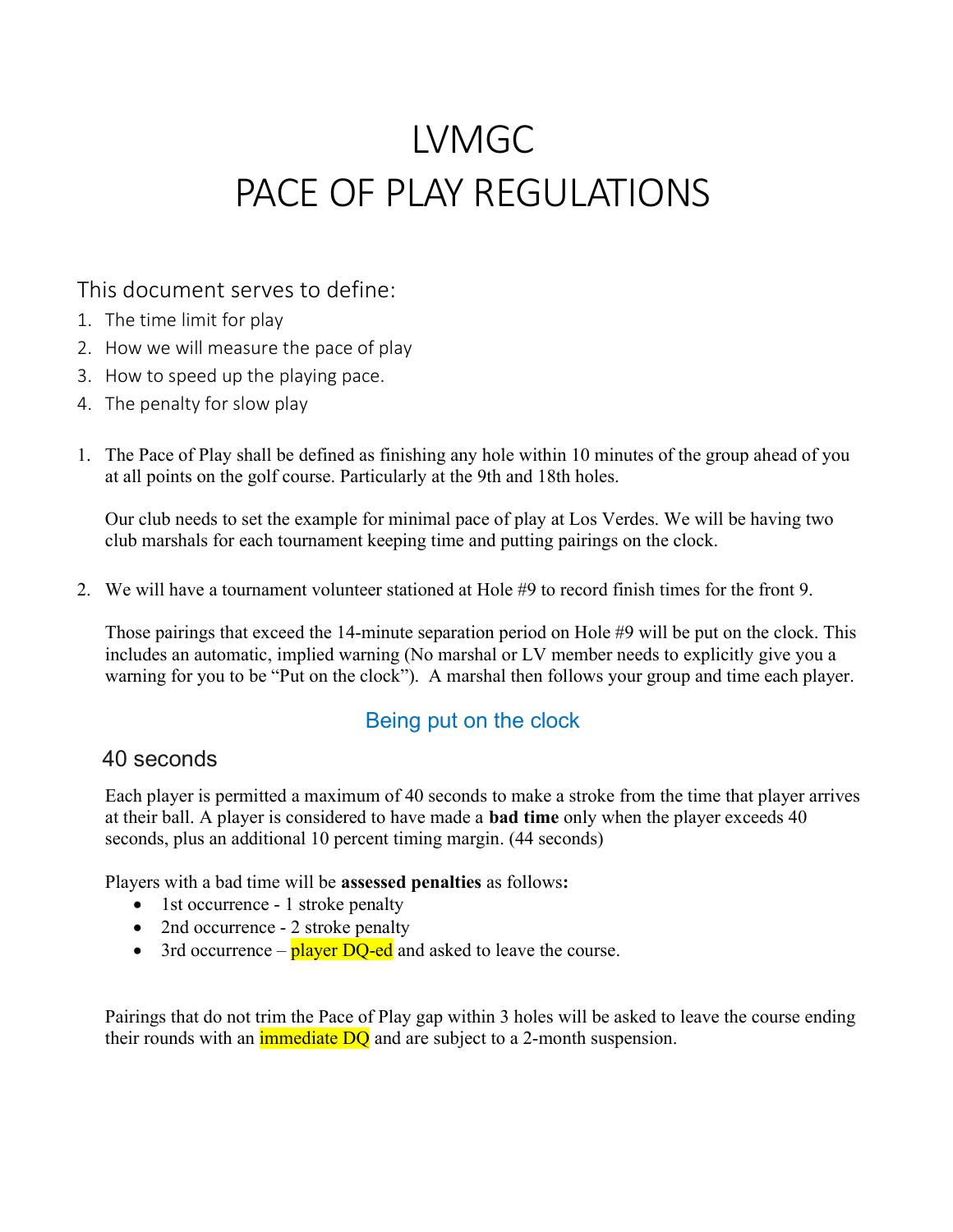The Hole #18 Time is registered at the scoring table and is the official finish time. Finish your round and immediately get your scorecard time registered.

- 3. At this moment in time, we will be requiring all players to ride.
- 4. On the tee box, you have one opportunity to hit a provisional ball. You have to call the provisional and hit the provisional ball. There will be no going back to the tee box. The local rule directs you to take the line of flight and drop to the nearest point in the fairway, you are now hitting 3.

Tips on how to play faster.

- a. REMINDER: Under Rule 18.2, the time to search for a ball has been reduced from 5 minutes to 3 minutes. Upon 3 minutes, the ball becomes lost and play resumes. Additionally, LV Local rule allows for a drop in the fairway with the player laying 3 from the fairway. You are not allowed to go back to the tee and hit another tee shot.
- b. On the tee watch each player's ball and verbally identify a location for each player's ball. If ball location in doubt, hit a provisional.
- c. Then each cart pair spreads out and goes to their known ball locations. Prepare to hit your ball when you arrive at it, providing there is no other player in your line of ball flight.
- d. Know your limits, if you cannot hit the ball 200 yards with your tee shot then you should hit your second shot if you are out further than 200 yards.
- e. On the green, if you are behind, putt your ball and go to the tee box and hit your next tee shot.
- f. Hole #12 is a point where groups fall behind. Have 2 players putt out and go directly to the next tee and hit your tee shot.
- g. Ready golf will speed up your groups pace of play. Forget honors and order of play.

We will have all pairings waive groups up on all par-3 holes, including Hole #17 if the group behind is on the tee awaiting their tee shot.

- 5. Suspension penalties will be imposed on all teams that fail to meet these pace of play regulations as defined above, including being disqualified during the course of play
	- a. Each player in the group will be subject to a 2-month tournament suspension. This includes being disqualified from all satellite tournaments as schedules will not be accommodated for your suspension.
	- b. A player can reduce this suspension to 1 month by volunteering as a marshal and helping to enforce the Pace of Play regulations in the following tournament.

The Pace of Play committee has discretion on the necessary steps going forward.

## Signed: The Pace of Play Committee, on June 14,2022